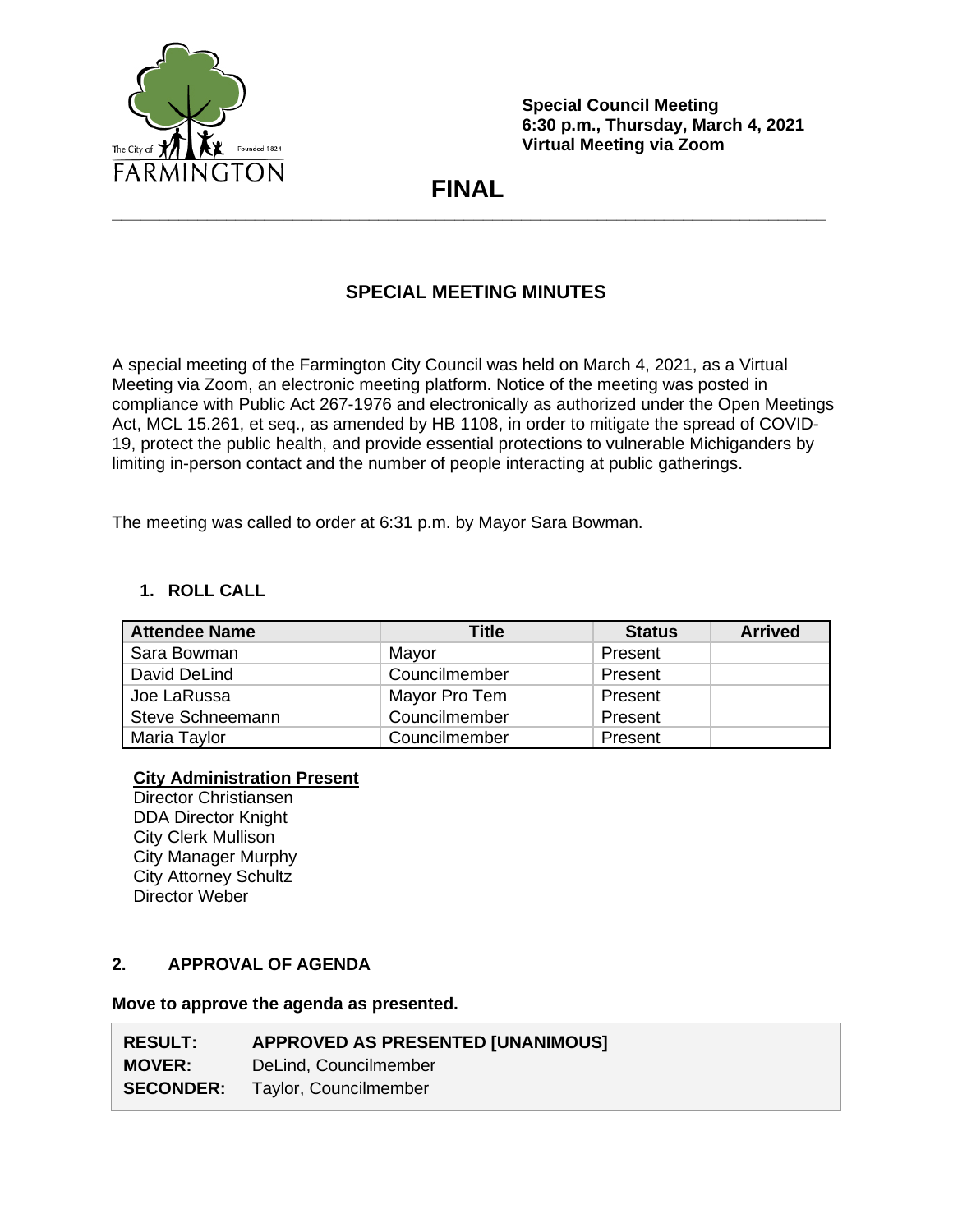### **3. PUBLIC COMMENT**

Lowell Boileau, 24105 Twin Valley, voiced his support of the Robinson proposal.

Jill Keller, 23617 Warner, read the letter she sent to Council earlier in the week.

Susan Kramer, 24105 Twin Valley, supported the Robertson Brothers townhomes.

Sally Petrella, Dearborn Heights, Monitoring Manager of Friends of the Rouge, commented on the Rouge River where it flows through Shiawassee Park and how any paved surface added in the redevelopment would affect the river.

Kevin Gromley, 23626 Warner, lives in the Historic District and supports the Robertson Brothers proposal.

Pam Wright, 21492 Birchwood, wants the option to buy a condo in Farmington.

Linda Chiara, 33630 Shiawassee, supported Robertson Brothers.

Written comments were received from:

Jill Keller to Council, 3/1/2021, recommended Robertson Brothers as the developer for the MTC Property.

David and Arlene Allen to Council, 3/3/2021, requested that Council cast their vote for the Robertson Homes proposal.

Linda Peckham to Clerk Mullison, 3/3/2021, stated that she was in favor of the Robertson Brothers Home for the development of the MTC property.

Jane and Rick Gundlach to Council, 3/3/2021, urged Council to vote for a development of townhomes built by Robertson Brothers Homes on the MTC site.

Kevin Gromley to Council, 3/3/2021, thinks the Robertson Brothers proposal is a better fit for the site.

#### **4. PRESENTATION BY CIB OF SUPPLEMENTAL INFORMATION FOR MAXFIELD TRAINING CENTER (MTC) AND DETERMINATION OF NEXT STEPS BY CITY COUNCIL**

Eric Helzer of Advanced Redevelopment Solutions presented an RFQ Questionnaire, Clarifications, Responses and Supplemental Information – Revision 1 to assist Council as they discussed which developer to move forward with in the next steps for the Maxfield Training Center project.

Helzer introduced Sharon Woods, market analyst of LandUseUSA, who summarized a Retail Market Assessment done on the two projects being considered. This study was done in an objective and unbiased way and measured the direct benefits of new residents on retail sales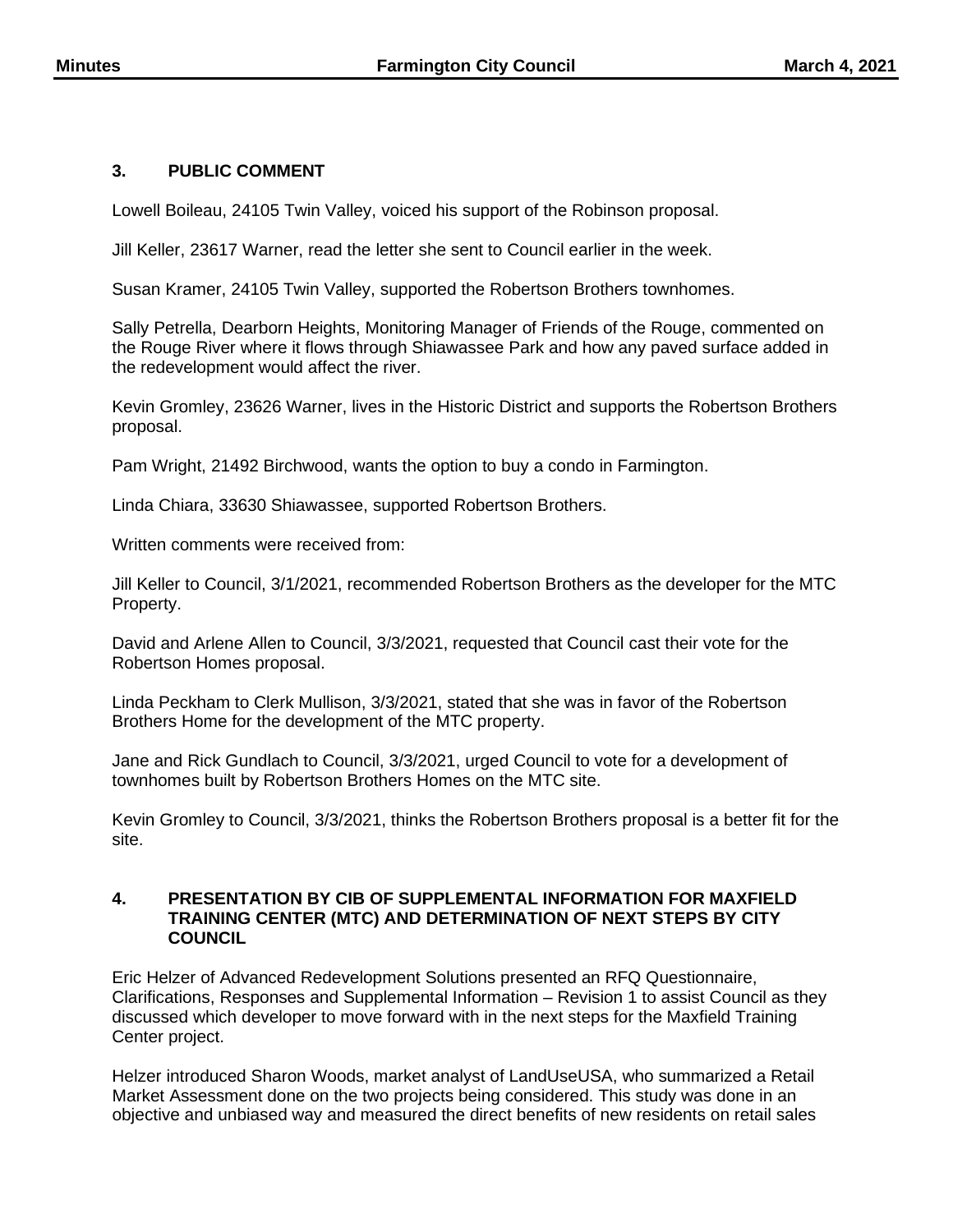and establishments within the city. It compared the expenditure potential that could be generated by new renters versus owners and concluded that the analytic results favored renters.

Each Councilmember had the opportunity to question both Helzer and Woods on their reports and to indicate which developer they wanted to go forward with on a purchase and development agreement.

Bowman said she felt that both developers had great products, and that she had tried to determine which product, using analytics and data, would bring the most benefit to the most people in the community. She indicated a preference for River Caddis because she felt they would bring exactly what Farmington has been looking for to the downtown. She cited the information that had been collected from the citizens in the process of putting together the Downtown Area Plan, the Development Plan, and the DDA Vision Plan as all pointing to this being the exact site for the project. River Caddis brings the best public amenities which could be exactly what these plans have indicated are needed, a connectivity from the downtown to Shiawassee Park. She feels that, as a partner, River Caddis would be the greatest asset and benefit that this particular area is ready for. There are other sites that are ready and primed for the housing development style that Robertson Brothers is offering, and she felt the plan for a rental community next to an existing rental community fits best. River Caddis stood out to her as the number one choice for this project.

Schneemann reiterated how happy he was that additional information was obtained for these reports and said it cleared up some of the assumptions that he felt Council was making. He stated that he liked both options and that either would be a huge step forward including aspects of both for public amenities. He understood and appreciated that the DDA was looking to do what was best for the downtown and said that having more people downtown would be a great thing. If Farmington wanted to see more vibrancy, then that would mean higher density. His biggest concern with Robertson Brothers was their lackluster design and he stated that Farmington deserved a much better level of design. Based on all supplemental information received, he supported Robertson Brothers for the MTC site. He expressed concern about the design and their ability to deliver but believed Robertson Brothers has the ability to raise the bar on the level of design. He stated that another consideration in his decision was that there was already a high percentage of rental units in Farmington. He said that there would be significantly more tax revenue to owner-occupied units which would translate to revenue for the city. He said that it would be a benefit to property owners to have additional property owners in the city as opposed to a corporate entity that isn't even based here. Most important to him was the level of public outcry. Ninety percent of the people he heard from wanted Robertson Brothers and he felt they shouldn't be ignored or dismissed. He hoped that Council and administration would work together with whoever prevails to do the best possible for constituents and community.

LaRussa said it's been a tough road with a lot of research, information, and opinions and he wanted to be clear on what was being decided on. He summarized that a vote for the River Caddis proposal gets a faster sale on the property, a larger tax capture, a shorter construction time, more spent downtown. Whichever developer is decided upon, LaRussa will be looking for a timeline like the one River Caddis offered in their RFQ. He said that there would be strong negotiations about what would be best for the city. He liked what he saw in River Caddis and would like to see the results outcome be closer if Robertson Bros was chosen. He had spoken with people that are very concerned that the remediation time would be longer with Robertson Brothers and also to some who believe that higher density will benefit our businesses. He wants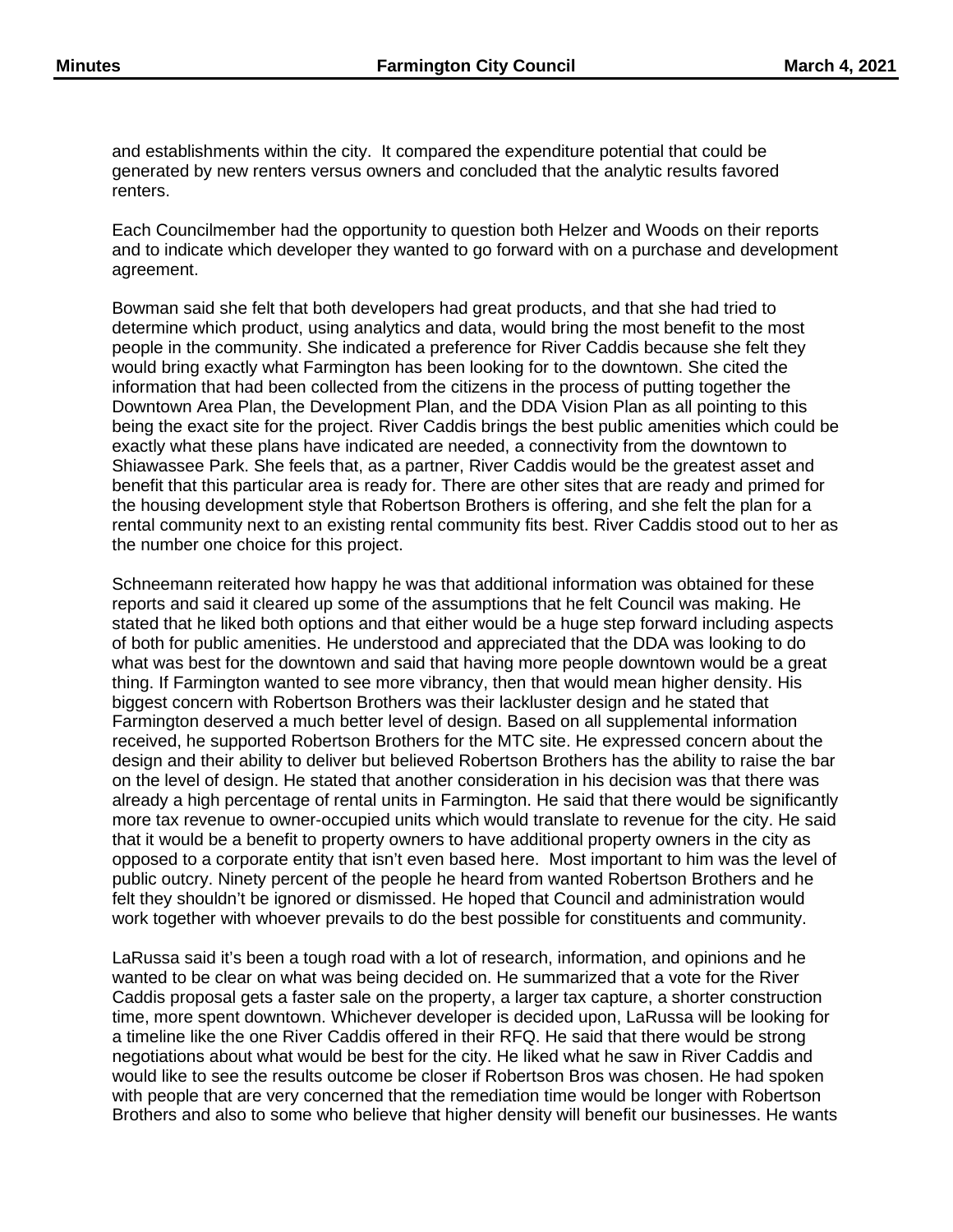to see an aggressive schedule of abatement for the site and for the timeline for construction to reduce the City's risk as seller.

DeLind said that both were excellent proposals. He said that he didn't think that rental was inherently bad or that homeownership was inherently good to a community. He noted that the demographic of young, professional Millennials are more apt to want townhomes. He had heard from many constituents that their concern was not so much about owner versus rental but rather about density on the site. He stated that he was in support of Robertson Brothers, as he felt it was most appropriate in size and density on the MTC site. Most importantly, he felt community support of townhomes brought him to this decision.

Taylor was in favor of the Robertson Brothers townhome project. It would help Farmington's tax revenue, would solve problems the City bought this property to address, and it would be a lower density project to fit into that area. She cited past plans for the MTC property and the general concerns heard from the neighboring residents that ultimately caused those projects to fail. Surrounded by a historic downtown, she was concerned that a modern, trendy building would clash with the area. She stated that brownstones will be timeless over the years. Millennials want a town like Farmington, empty nesters would move into townhomes, and Millennials would move into homes the empty nesters vacate.

**Move to direct City Administration and Consultants to begin working with Robertson Brothers to prepare a purchase and development agreement for the Maxfield Training Center and related property for consideration and action by the City Council at a future meeting.**

| <b>RESULT:</b>   | <b>APPROVED [4-1]</b>               |
|------------------|-------------------------------------|
| <b>MOVER:</b>    | LaRussa, Mayor Pro Tem              |
| <b>SECONDER:</b> | Taylor, Councilmember               |
| AYES:            | DeLind, LaRussa, Schneemann, Taylor |
| <b>NAYS:</b>     | <b>Bowman</b>                       |

### **5. OTHER BUSINESS**

No other business was heard.

### **6. PUBLIC COMMENT**

No public comment was heard.

### **7. COUNCIL COMMENT**

LaRussa commended everyone involved in making the decision for developer. He stated that this is some of the toughest decision making and thanked you all for being so well informed and for being civil about it. He was excited to move on to the next step and stated that in eighteen months, Farmington has come further on this project in more than a decade. He encouraged city administration to heed what he said earlier about pushing Robertson Brothers for the